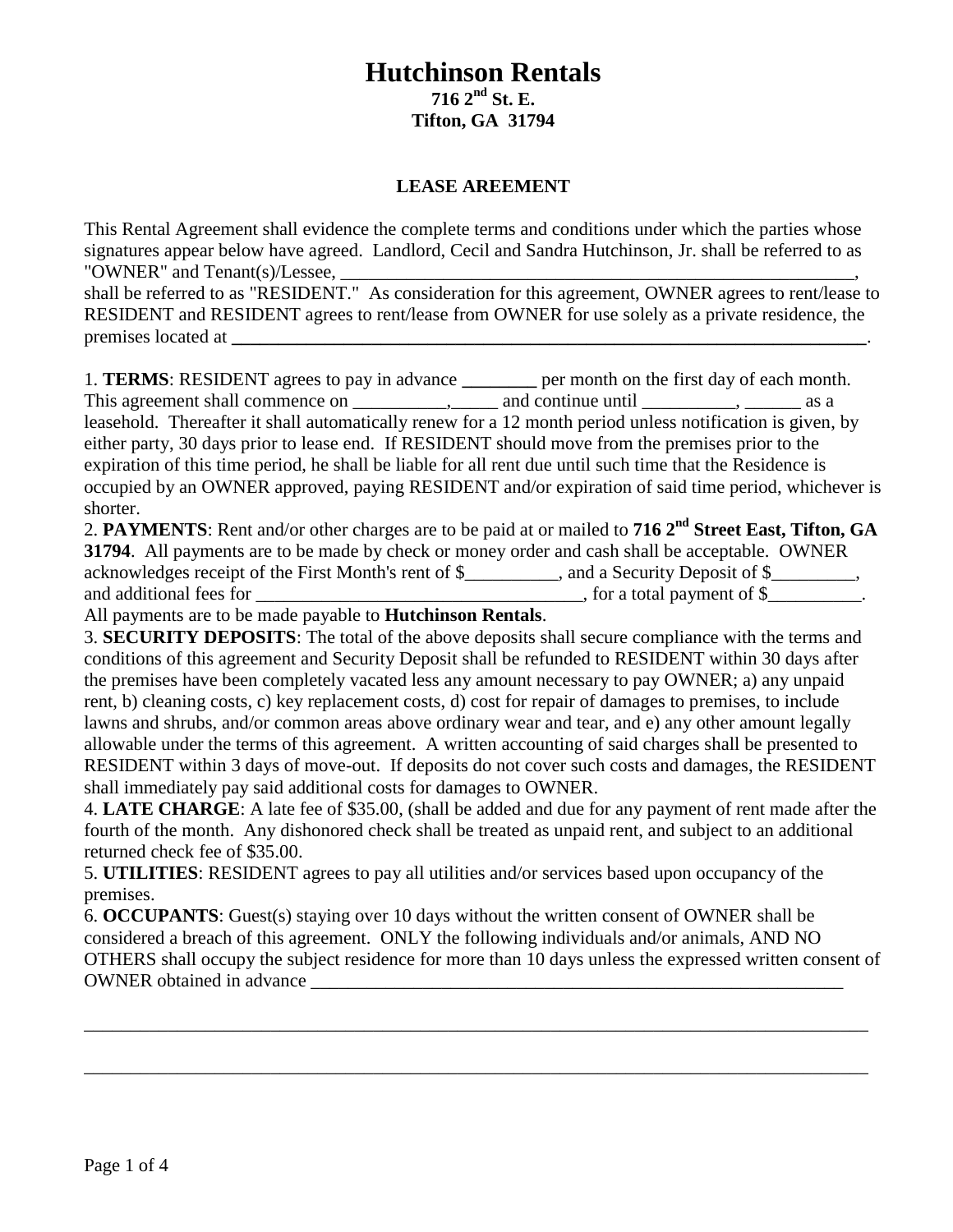7. **PETS**: No animal, fowl, fish, reptile, and/or pet of any kind shall be kept on or about the premises, for any amount of time, without obtaining the prior written consent and meeting the requirements of the OWNER. Such consent, if granted, shall be revocable at OWNER'S option upon giving a 30 day written notice. In the permission is granted to have an approved pet, an additional deposit in the amount of \$250.00 shall be required along with additional monthly rent of \$5.00. RESIDENT also agrees to carry appropriate insurance to cover possible liability and damages that may be caused by such animals.

8. **LIQUID FILLED FURNISHINGS**: No liquid filled furniture, receptacle containing more than ten gallons of liquid is not permitted without prior written consent and meeting the requirements of the OWNER. RESIDENT also agrees to carry appropriate insurance to cover possible losses that may be caused by such items.

9. **PARKING**: When and if RESIDENT is assigned a parking area/space on OWNER'S property, the parking area/space shall be used exclusively for parking of passenger automobiles and/or those vehicles approved by OWNER. RESIDENT is hereby assigned or permitted to park only in the following area or space: \_\_\_\_\_\_\_\_\_\_\_\_\_\_\_\_\_\_\_\_\_\_\_\_\_\_\_\_\_\_\_\_\_\_\_\_\_\_\_\_\_\_\_\_\_\_\_\_\_\_\_\_\_\_\_\_\_\_\_\_\_\_\_\_\_\_\_\_. Said space

shall not be used for the painting or repair of vehicles. No other parking space shall be used by RESIDENT or RESIDENT'S guest(s). RESIDENT is responsible for oil leaks and other vehicle discharges for which RESIDENT shall be charged for cleaning if deemed necessary by OWNER. 10. **NOISE**: RESIDENT agrees not to cause or allow any noise or activity on the premises which might disturb the peace and quiet of any others in the neighborhood. Said noise and/or activity shall be a breach of this agreement.

11. **DESTRUCTION OF PREMISES**: If the premises become totally or partially destroyed during the term of this Agreement so that RESIDENT'S use is seriously impaired, OWNER or RESIDENT may terminate this Agreement immediately upon three day written notice to the other.

12. **CONDITION OF PREMISES**: RESIDENT acknowledges that he has examined the premises and that said premises, and all other items, if any, provided by OWNER are clean and in good satisfactory condition except as may be indicated in the MIMO attached hereto and is made a part of this contract. RESIDENT agrees to keep the premises and all items in good order and good condition and to immediately pay for costs to repair and/or replace any portion of the above damaged by RESIDENT, his guests and/or invitees, except as provided by law. At the termination of this Agreement, all of above items in this provision shall be returned to OWNER in clean and good condition except for reasonable wear and tear and the premises shall be free of all personal property and trash. It is agreed that all dirt, holes, tears, burns, and stains of any size or amount in the carpets, drapes, walls, fixtures, and/or any other part of the premises, do not constitute reasonable wear and tear.

13. **ALTERATIONS:** RESIDENT shall not paint, wallpaper, alter or redecorate, change or install locks, install antenna or other equipment, screws, fastening devices, large nails, or adhesive materials, place signs, displays, or other exhibits, on or in any portion of the premises without the written consent of the OWNER except as may be provided by law.

14: **PROPERTY MAINTENANCE**: RESIDENT shall deposit all garbage and waste in a clean and sanitary manner into the proper receptacles and shall cooperate in keeping the garbage area neat and clean. RESIDENT shall be responsible for disposing of items of such size and nature as are not normally acceptable by the garbage hauler. RESIDENT shall be responsible for keeping the kitchen and bathroom drains free of things that may tend to cause clogging of the drains. RESIDENT shall pay for the cleaning out of any plumbing fixture that may need to be cleared of stoppage and for the expense or damage caused by stopping of waste pipes or overflow from bathtubs, wash basins, or sinks. The lawn and shrubs shall be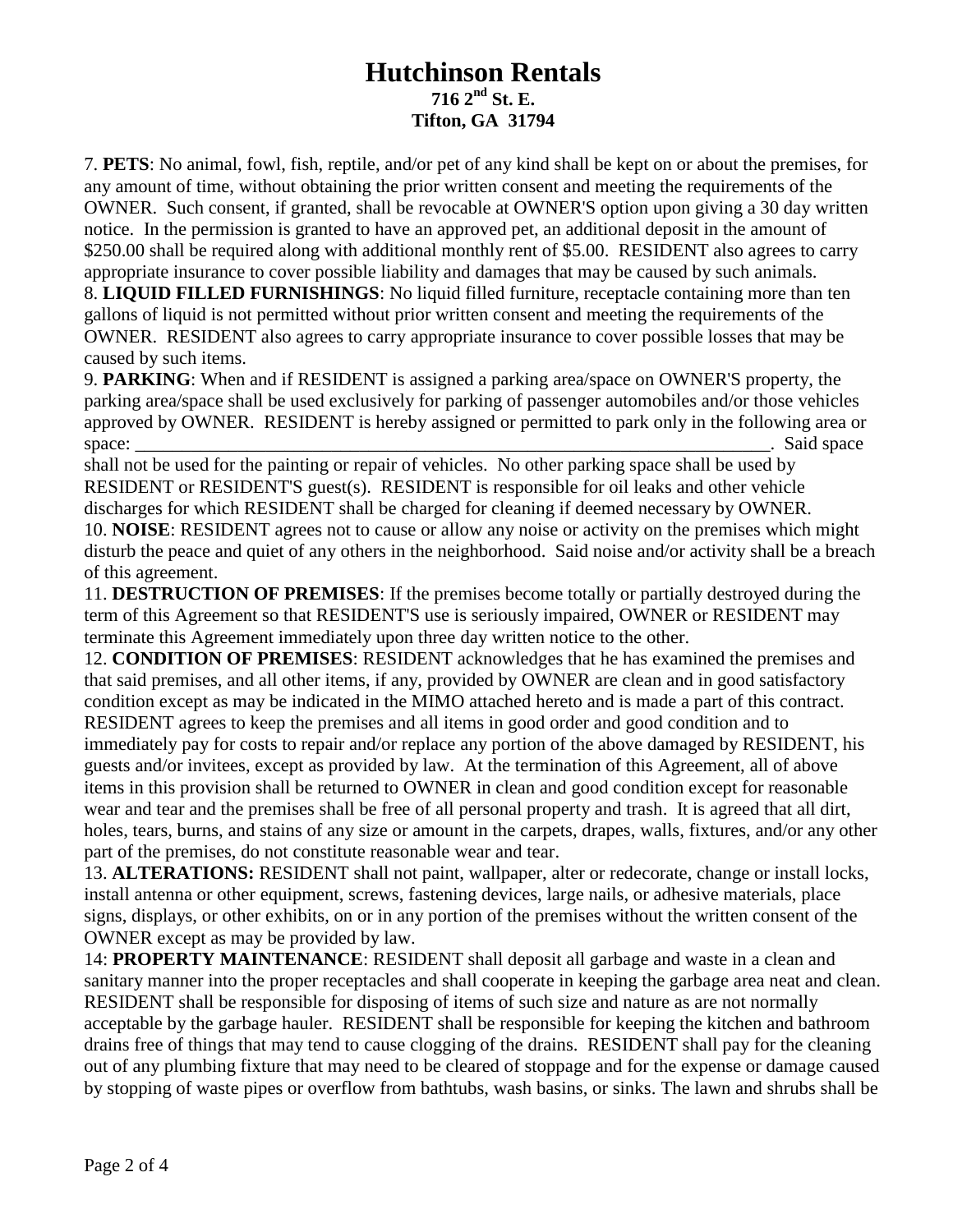maintained regularly according to season and in keeping with the neighborhood. Anytime lawn is found to be in excess of 6 inches it will be mowed at lessee's expense.

15. **INSURANCE RESTRICTIONS**: Tenant agrees to not install a swimming pool or trampoline on property. This action shall result in a breach of contract.

16. **CHANGE OF TERMS**: The terms and conditions of this agreement are subject to future change by OWNER after the expiration of the agreed lease period upon 30-day written notice setting forth such change and delivered to RESIDENT. Any changes are subject to laws in existence at the time of the Notice of Change of Terms.

17. **TERMINATION**: After expiration of the leasing period, this agreement is automatically renewed for 12 months, but may be terminated by either party giving to the other, a written notice, 30-days prior to lease end. The premises shall be considered vacated after all areas including storage areas are clear of all RESIDENT'S belongings, and keys and other property furnished for RESIDENT'S use are returned to OWNER. Should the RESIDENT hold over beyond the termination date or fail to vacate all possessions on or before the termination date, RESIDENT shall be liable for additional rent and damages which may include damages due to OWNER'S loss of prospective new renters.

18. **POSSESSION**: If OWNER is unable to deliver possession of the residence to RESIDENT(s) on the agreed date, because of the loss or destruction of the residence or because of the failure of the prior resident(s) to vacate or for any other reason, the OWNER may immediately cancel and terminate this agreement upon written notice to the other party at their last known address, whereupon the owner shall have liability. If not party canceled, this Agreement shall be prorated and begin on the date of actual possession.

19. **INSURANCE**: RESIDENT acknowledges that OWNERS insurance does not cover personal property damage caused by fire, theft, rain, war, acts of God, acts of others, and/or any other causes, nor shall OWNER be held liable for such losses. RESIDENT is hereby advised to obtain his own insurance policy to cover any personal losses.

20. **RIGHT OF ENTRY AND INSPECTION**: OWNER may enter, inspect, and/or repair the premises at any time in case of emergency or suspected abandonment. OWNER shall give 24 hours advance notice and may enter for the purpose of showing the premises during normal business hours to prospective renters or to make all alterations, repairs and maintenance that in OWNER'S judgment is necessary to perform without notification.

21. **ASSIGNMENT**: RESIDENT agrees not to transfer, assign or sublet the premises or any part thereof. 22. **PARTIAL INVALIDITY**: Nothing contained in this Agreement shall be construed as waiving any of the OWNER'S rights under the law. If any part of this Agreement shall be in conflict with the law, that part shall be void to the extent that it is in conflict, but shall not invalidate this Agreement nor shall it affect the validity or enforceability of any other provision of this Agreement.

22. **NO WAIVER**: OWNER'S acceptance of rent with knowledge of any default by RESIDENT or waiver by OWNER of any breach of any term of this Agreement, shall not constitute a waiver of subsequent breaches. Failure to require compliance or to exercise any right shall not be constituted as a waiver by OWNER of said term, condition, and/or right, and shall not affect the validity or enforceability of any provision of this Agreement.

23. **ATTORNEY FEES**: If any legal action is taken, RESIDENTS may be responsible for all attorney's fees and costs in addition to other damages awarded.

24. **JOINTLY AND SEVERALLY**: The undersigned RESIDENTS are jointly and severally responsible and liable for all obligations under this agreement.